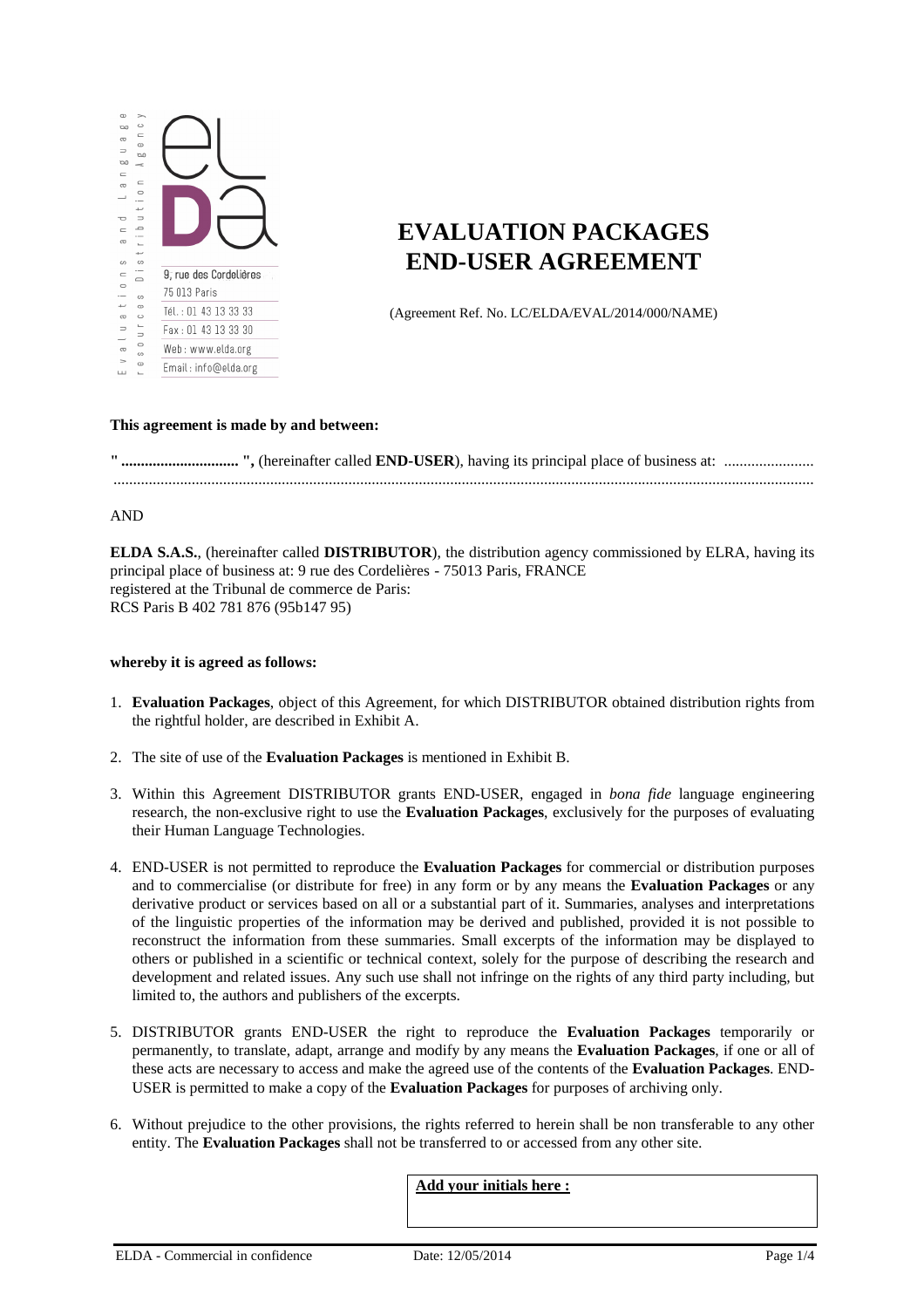- 7. END-USER acquires no ownership, rights or title in all or any parts of the **Evaluation Packages**.
- 8. DISTRIBUTOR and OWNERS accept no responsibility for the accuracy or completeness of the data or for the consequences of their use. DISTRIBUTOR and OWNERS give no warranty for merchantibility and/or fitness for a particular purpose of the **LRs.**
- 9. END-USER shall give appropriate references to DISTRIBUTOR, as well as to the name and reference of the Evaluation Packages in scholarly literature when the **Evaluation Packages** are mentioned. The following acknowledgement is required: "ELRA catalogue (http://catalog.elra.info), EVALUATION PACKAGE NAME, catalogue reference: ELRA-XXXX."
- 10. END-USER shall not use the name of DISTRIBUTOR in any publication in any manner that would imply an endorsement of END-USER or any product or service offered by END-USER.
- 11. END-USER has no right or authority to incur, assume or create, in writing or otherwise, any warranty, liability or other obligation of any kind, express or implied, in the name of or on behalf of DISTRIBUTOR, it being intended that each party shall remain an independent contractor responsible for its own actions.
- 12. Neither party shall be responsible for damages caused by the other party's non-fulfillment of provisions of this AGREEMENT**.**
- 13.Both parties exclude all liability of whatsoever nature for direct, consequential or indirect loss or damage suffered by the other.
- 14. END-USER agrees to pay DISTRIBUTOR a compensation. The mode of payment and schedule of payments are incorporated in Exhibit C and form part of this AGREEMENT.
- 15.In order to preserve the desired, pre- competitive nature of the Human Language Technology evaluations, DISTRIBUTOR has developed a set of guidelines constraining the dissemination and publication of evaluation results. These guidelines are meant to preclude the publication of incomplete or inaccurate information that could damage the reputation of DISTRIBUTOR or Human Language Technologies / players and could discourage participation in future evaluation campaigns. The guidelines (listed in Exhibit D) shall be implemented by END-USER.
- 16. This Agreement is subject to, construed and interpreted in accordance with the Law of France. Should it not be possible to settle amicably differences of interpretation out of this Agreement, then the case shall be brought before the regular courts of law for a decision. The "Tribunal de commerce de Paris" shall be the only competent court.

The entire AGREEMENT is composed of the 16 articles herein together with Exhibits A, B, and C thereafter.

In witness whereof, intending to be bound, the parties hereto have executed this AGREEMENT by their duly authorized officers. The contract of the contract of the contract of the contract of the contract of the contract of the contract of the contract of the contract of the contract of the contract of the contract of the contr

**Add your initials here :**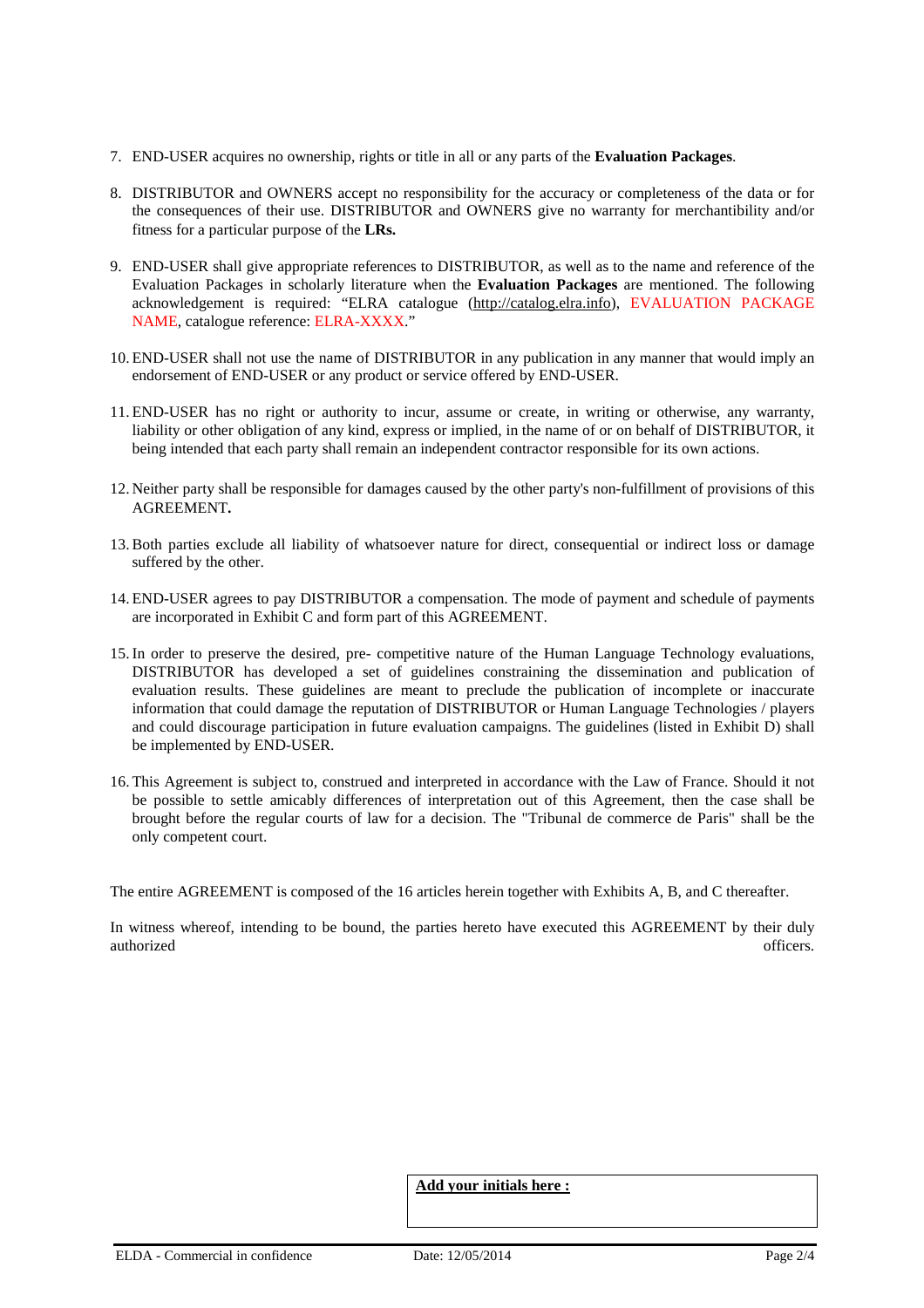### AUTHORISED BINDING SIGNATURES:

Date: Date:

\_\_\_\_\_\_\_\_\_\_\_\_\_\_\_\_ \_\_\_\_\_\_\_\_\_\_\_\_\_\_\_\_ On behalf of CLDA<br>
Name: Name: Khalid CHO Name: Name: Name: Khalid CHOUKRI<br>Position: Position: Position: Nanaging Directory Position: Position: Position: Managing Director Date: Date: